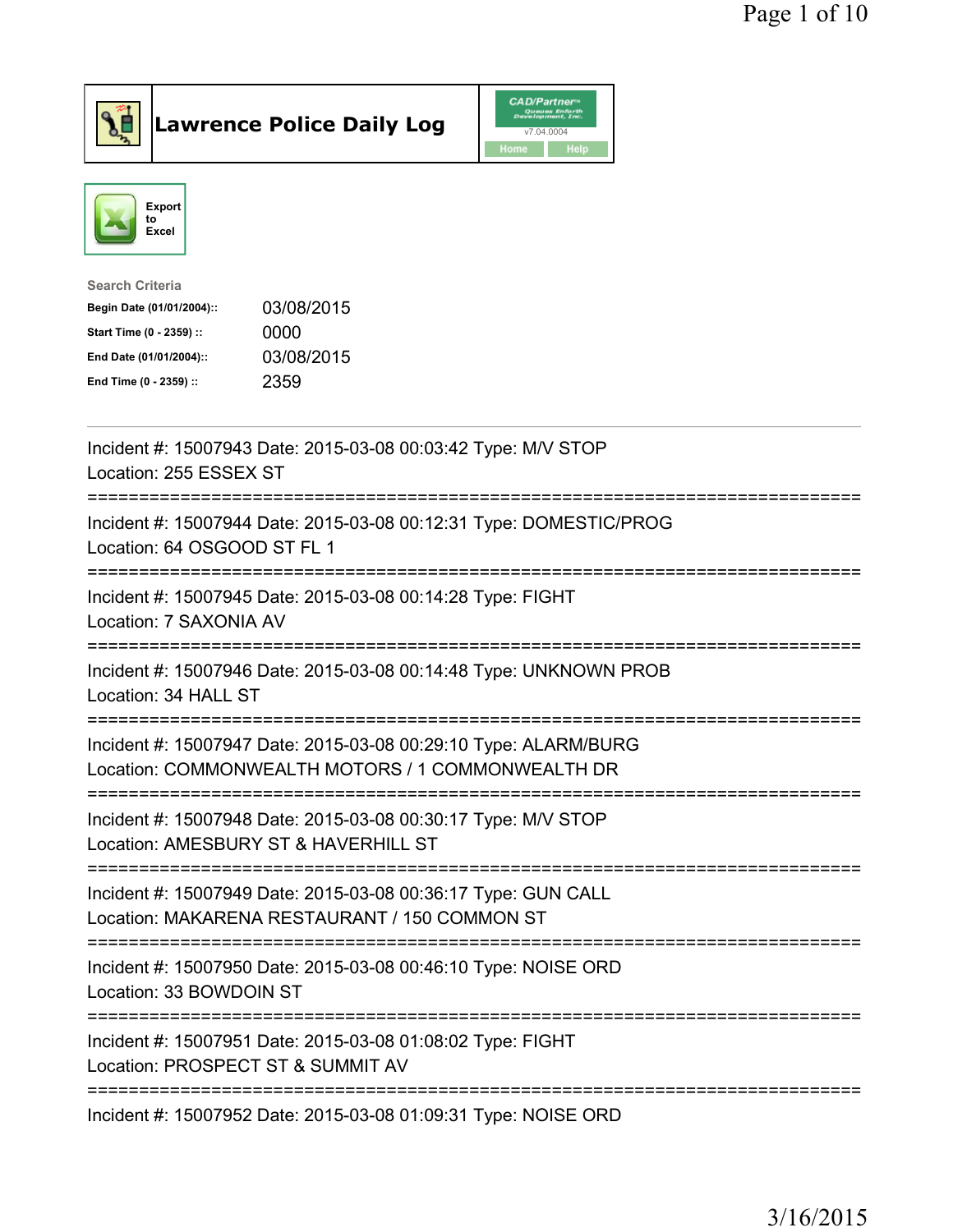Location: 133 E HAVERHILL ST FL 2 =========================================================================== Incident #: 15007953 Date: 2015-03-08 01:17:01 Type: ALARMS Location: 75 TRENTON ST =========================================================================== Incident #: 15007954 Date: 2015-03-08 01:19:05 Type: NOISE ORD Location: 92 PARK ST FL 2 =========================================================================== Incident #: 15007955 Date: 2015-03-08 01:20:00 Type: AUTO ACC/PI Location: CONSTANZA LIQUORS / LAWRENCE ST & FERN ST =========================================================================== Incident #: 15007956 Date: 2015-03-08 01:26:17 Type: ALARM/BURG Location: EXPRESS SHIPPING / 13 NEWBURY ST =========================================================================== Incident #: 15007957 Date: 2015-03-08 01:27:13 Type: FIGHT Location: CENTRO NIGHTCLUB / 60 COMMON ST =========================================================================== Incident #: 15007958 Date: 2015-03-08 01:46:30 Type: TOW OF M/V Location: 205 BROADWAY =========================================================================== Incident #: 15007959 Date: 2015-03-08 01:48:53 Type: NOISE ORD Location: 31 PLATT ST =========================================================================== Incident #: 15007960 Date: 2015-03-08 01:59:12 Type: NOISE ORD Location: 132 BAILEY ST FL 3 =========================================================================== Incident #: 15007961 Date: 2015-03-08 03:10:29 Type: FIGHT Location: 47 EXCHANGE ST =========================================================================== Incident #: 15007962 Date: 2015-03-08 03:16:11 Type: HIT & RUN M/V Location: 17 THORNTON AV =========================================================================== Incident #: 15007963 Date: 2015-03-08 03:26:31 Type: FIGHT Location: 31 FAIRMONT ST =========================================================================== Incident #: 15007964 Date: 2015-03-08 03:30:48 Type: NOISE ORD Location: 64 NEWBURY ST FL 1 =========================================================================== Incident #: 15007965 Date: 2015-03-08 03:36:10 Type: AMBULANCE ASSSI Location: 198 BRUCE ST =========================================================================== Incident #: 15007966 Date: 2015-03-08 03:43:05 Type: NOISE ORD Location: 54 SPRINGFIELD ST FL 3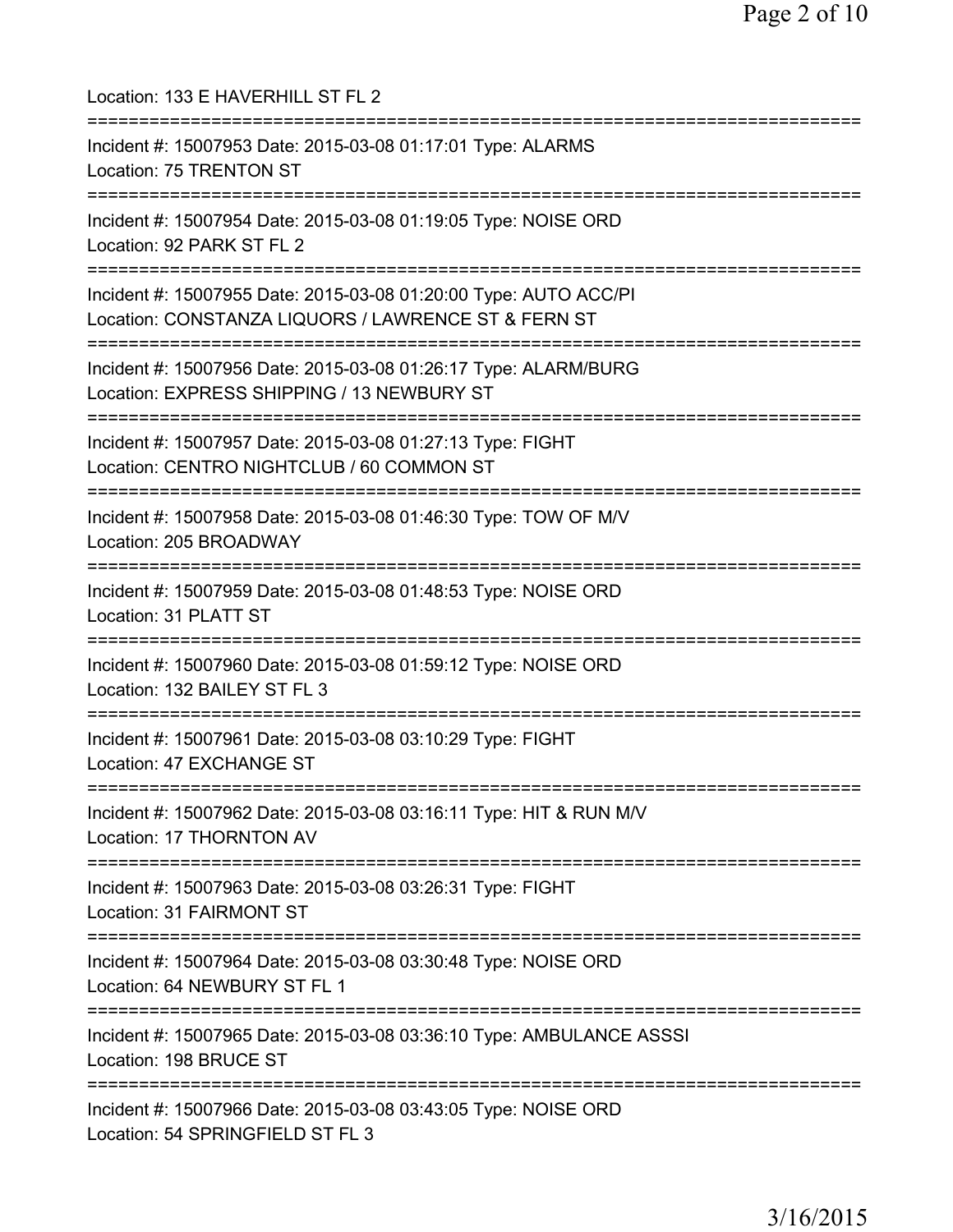| Incident #: 15007967 Date: 2015-03-08 03:54:54 Type: ALARMS<br>Location: 205 BROADWAY                                 |
|-----------------------------------------------------------------------------------------------------------------------|
| Incident #: 15007968 Date: 2015-03-08 04:12:53 Type: FIGHT<br>Location: 31 FAIRMONT ST                                |
| Incident #: 15007969 Date: 2015-03-08 04:18:14 Type: FIGHT<br>Location: 86 AVON ST                                    |
| Incident #: 15007970 Date: 2015-03-08 04:21:39 Type: AUTO ACC/UNK PI<br>Location: 95 PARK ST                          |
| Incident #: 15007971 Date: 2015-03-08 04:25:58 Type: DOMESTIC/PAST<br>Location: 9 SRUCE ST FL 1                       |
| Incident #: 15007972 Date: 2015-03-08 04:29:18 Type: NOISE ORD<br>Location: 20 KNOX ST #44 FL 2                       |
| Incident #: 15007973 Date: 2015-03-08 04:43:55 Type: SUS PERS/MV<br>Location: 46 CAMBRIDGE ST                         |
| Incident #: 15007974 Date: 2015-03-08 05:22:41 Type: NOISE ORD<br>Location: 13 ALDER ST                               |
| Incident #: 15007975 Date: 2015-03-08 05:29:30 Type: SUICIDE ATTEMPT<br>Location: 107 BAILEY ST FL 2<br>:============ |
| Incident #: 15007976 Date: 2015-03-08 05:37:26 Type: ALARM/BURG<br>Location: CHRISTIAN METHODIST CHURCH / 75 AVON ST  |
| Incident #: 15007977 Date: 2015-03-08 05:46:39 Type: MISSING PERS<br>Location: 66 SHATTUCK ST #2R                     |
| Incident #: 15007978 Date: 2015-03-08 05:59:12 Type: DISTURBANCE<br>Location: 25 ROBINSON CT                          |
| Incident #: 15007979 Date: 2015-03-08 06:12:25 Type: SHOTS FIRED<br>Location: 29 FULTON ST FL 1                       |
| Incident #: 15007980 Date: 2015-03-08 06:19:23 Type: SUS PERS/MV<br>Location: BENNINGTON ST & MYRTLE ST               |
|                                                                                                                       |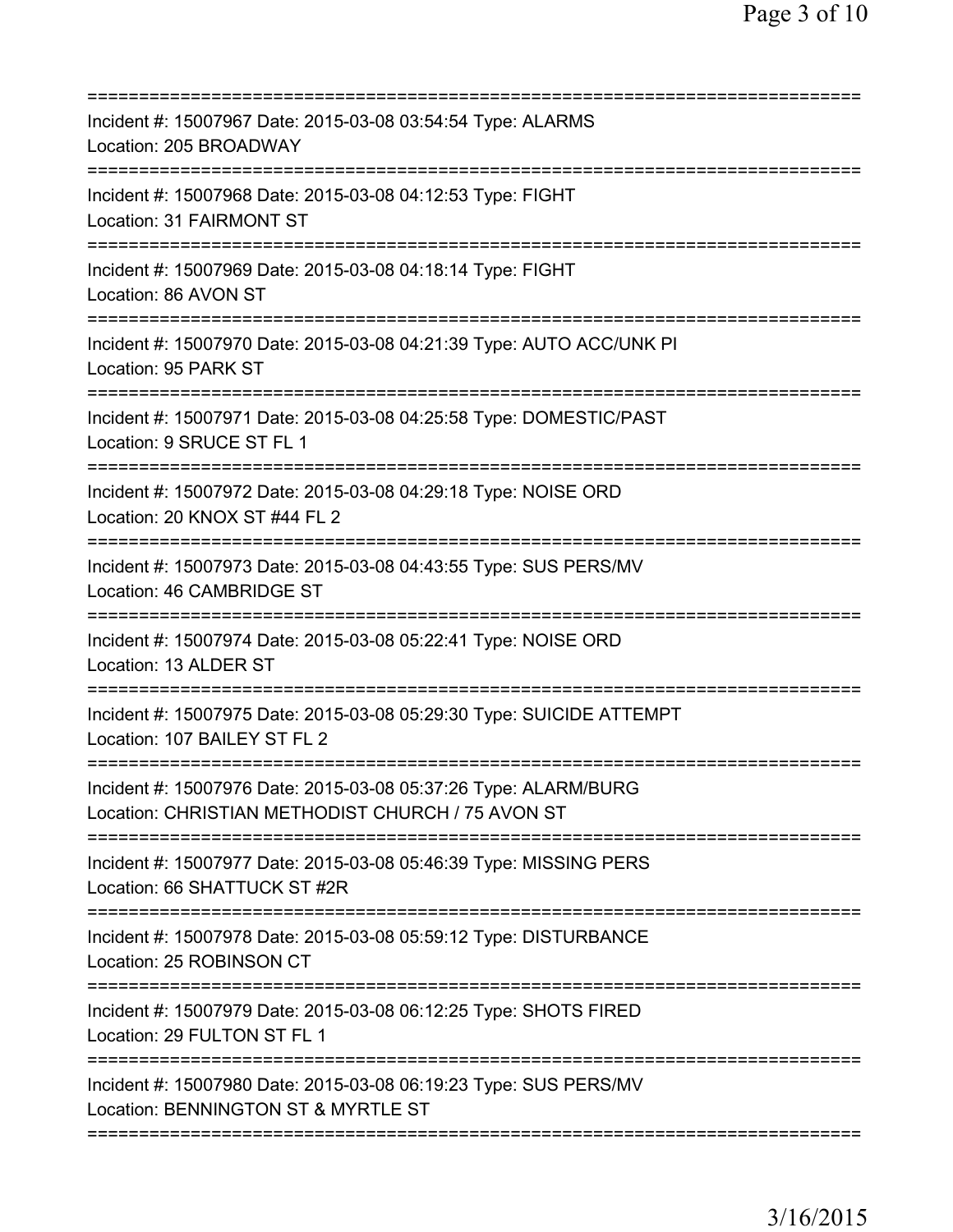| Incident #: 15007981 Date: 2015-03-08 06:31:28 Type: ALARM/BURG<br>Location: ONE WAY RACING SHOP / 243 BROADWAY     |
|---------------------------------------------------------------------------------------------------------------------|
| Incident #: 15007982 Date: 2015-03-08 07:33:42 Type: ALARM/BURG<br>Location: LAWRENCE FLEA MARKET / 468 CANAL ST    |
| Incident #: 15007983 Date: 2015-03-08 07:47:56 Type: SUS PERS/MV<br>Location: MARKET ST & SALEM ST                  |
| Incident #: 15007984 Date: 2015-03-08 07:51:16 Type: SUS PERS/MV<br>Location: BLANCHARD ST & SALEM ST               |
| Incident #: 15007985 Date: 2015-03-08 08:04:00 Type: DOMESTIC/PROG<br>Location: 99 MYRTLE ST FL 1                   |
| Incident #: 15007986 Date: 2015-03-08 08:27:21 Type: ALARM/BURG<br>Location: OFFICE OF LEONARD DEGNAN / 81 SALEM ST |
| Incident #: 15007987 Date: 2015-03-08 09:34:51 Type: UNWANTEDGUEST<br>Location: 132 BAILEY ST FL 3                  |
| Incident #: 15007988 Date: 2015-03-08 09:35:09 Type: STOL/MV/PAS<br>Location: 9 EASTON ST                           |
| Incident #: 15007989 Date: 2015-03-08 09:44:02 Type: ALARM/BURG<br>Location: 58 JEFFERSON ST                        |
| Incident #: 15007990 Date: 2015-03-08 09:44:46 Type: DISTURBANCE<br>Location: 45 BUTLER ST                          |
| Incident #: 15007991 Date: 2015-03-08 10:45:32 Type: INVESTIGATION<br>Location: 137 BERKLEY ST                      |
| Incident #: 15007992 Date: 2015-03-08 10:57:21 Type: 209A/SERVE<br>Location: 260 AMES ST                            |
| Incident #: 15007993 Date: 2015-03-08 11:03:28 Type: MEDIC SUPPORT<br>Location: 10 PILGRIM RD                       |
| Incident #: 15007994 Date: 2015-03-08 11:06:24 Type: 209A/SERVE<br>Location: 25 MAGNOLIA ST                         |
| Incident #: 15007995 Date: 2015-03-08 11:08:12 Type: WARRANT SERVE                                                  |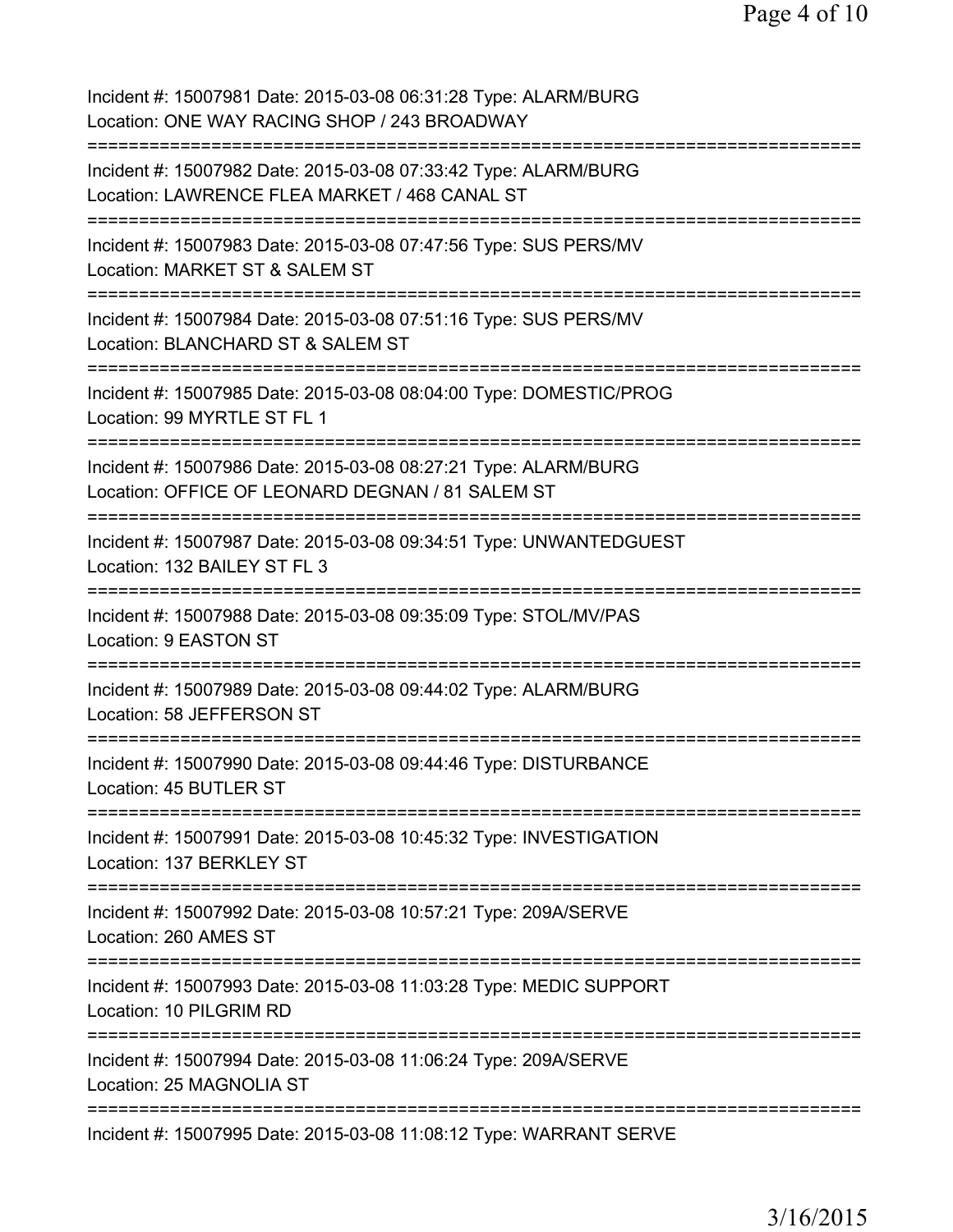Location: BURGER KING / 187 BROADWAY =========================================================================== Incident #: 15007996 Date: 2015-03-08 11:39:03 Type: SUS PERS/MV Location: TOWERHILL ST =========================================================================== Incident #: 15007997 Date: 2015-03-08 11:51:23 Type: DOMESTIC/PROG Location: 56 SPRINGFIELD ST #8 =========================================================================== Incident #: 15007998 Date: 2015-03-08 11:53:09 Type: LARCENY/MV/ATTE Location: BERKELEY ST & KNOX ST =========================================================================== Incident #: 15007999 Date: 2015-03-08 12:26:20 Type: TRESPASSING Location: 165 HAVERHILL ST =========================================================================== Incident #: 15008000 Date: 2015-03-08 12:33:08 Type: HIT & RUN M/V Location: LAWRENCE ST & METHUEN ST =========================================================================== Incident #: 15008001 Date: 2015-03-08 12:38:36 Type: M/V STOP Location: BROADWAY & ESSEX ST =========================================================================== Incident #: 15008002 Date: 2015-03-08 12:41:08 Type: CK WELL BEING Location: 310 PARK ST =========================================================================== Incident #: 15008003 Date: 2015-03-08 12:54:52 Type: HIT & RUN PED Location: ANDOVER ST & STATE ST =========================================================================== Incident #: 15008004 Date: 2015-03-08 12:55:37 Type: UNWANTEDGUEST Location: 324 PROSPECT ST =========================================================================== Incident #: 15008005 Date: 2015-03-08 12:59:05 Type: LARCENY/PAST Location: 154 BUTLER ST FL 1 =========================================================================== Incident #: 15008006 Date: 2015-03-08 13:01:34 Type: ALARM/BURG Location: 280 MERRIMACK ST =========================================================================== Incident #: 15008007 Date: 2015-03-08 13:16:52 Type: SHOPLIFTING Location: 700 ESSEX ST =========================================================================== Incident #: 15008008 Date: 2015-03-08 13:22:30 Type: HIT & RUN M/V Location: 198 WATER ST =========================================================================== Incident #: 15008009 Date: 2015-03-08 13:32:36 Type: KEEP PEACE Location: 63 NEWTON ST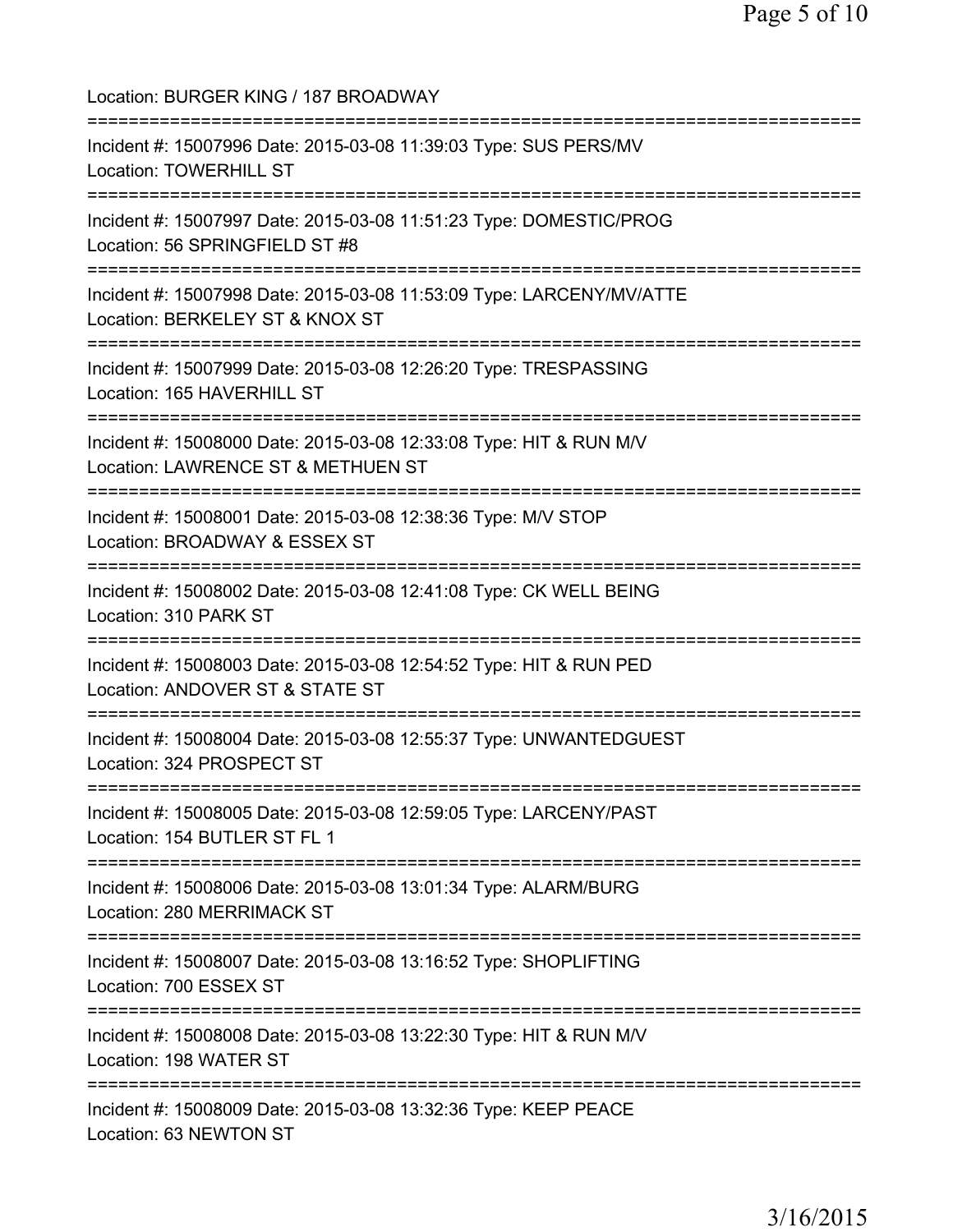| Incident #: 15008010 Date: 2015-03-08 13:35:09 Type: DOMESTIC/PROG<br>Location: 55 BODWELL ST                                                      |
|----------------------------------------------------------------------------------------------------------------------------------------------------|
| Incident #: 15008011 Date: 2015-03-08 14:31:41 Type: ALARM/BURG<br>Location: 29 CARVER ST                                                          |
| Incident #: 15008012 Date: 2015-03-08 14:56:07 Type: AUTO ACC/NO PI<br>Location: 51 S CANAL ST                                                     |
| Incident #: 15008013 Date: 2015-03-08 15:15:27 Type: HIT & RUN M/V<br>Location: CORNISH ST & JACKSON ST<br>===========================             |
| Incident #: 15008014 Date: 2015-03-08 15:17:57 Type: M/V STOP<br>Location: CHESTER ST & S BROADWAY                                                 |
| Incident #: 15008015 Date: 2015-03-08 15:47:58 Type: STOL/MV/PAS<br>Location: 384 PROSPECT ST                                                      |
| Incident #: 15008016 Date: 2015-03-08 16:27:44 Type: UNWANTEDGUEST<br>Location: 79 SHAWSHEEN RD FL 1<br>=========================<br>============= |
| Incident #: 15008017 Date: 2015-03-08 16:39:37 Type: UNWANTEDGUEST<br>Location: 125 JACKSON ST #4L                                                 |
| Incident #: 15008018 Date: 2015-03-08 17:22:28 Type: GENERAL SERV<br>Location: HAMPSHIRE ST & MYRTLE ST                                            |
| Incident #: 15008019 Date: 2015-03-08 17:45:03 Type: M/V STOP<br>Location: BROADWAY & CONCORD ST                                                   |
| Incident #: 15008021 Date: 2015-03-08 17:47:14 Type: FRAUD<br>Location: 244 MT VERNON ST #6                                                        |
| Incident #: 15008020 Date: 2015-03-08 17:50:09 Type: RECOV/STOL/MV<br>Location: 274 E HAVERHILL ST                                                 |
| Incident #: 15008022 Date: 2015-03-08 18:01:38 Type: DOMESTIC/PAST<br>Location: 21 WEST ST                                                         |
| Incident #: 15008023 Date: 2015-03-08 18:02:22 Type: M/V STOP<br>Location: ESSEX ST & NEWBURY ST                                                   |
|                                                                                                                                                    |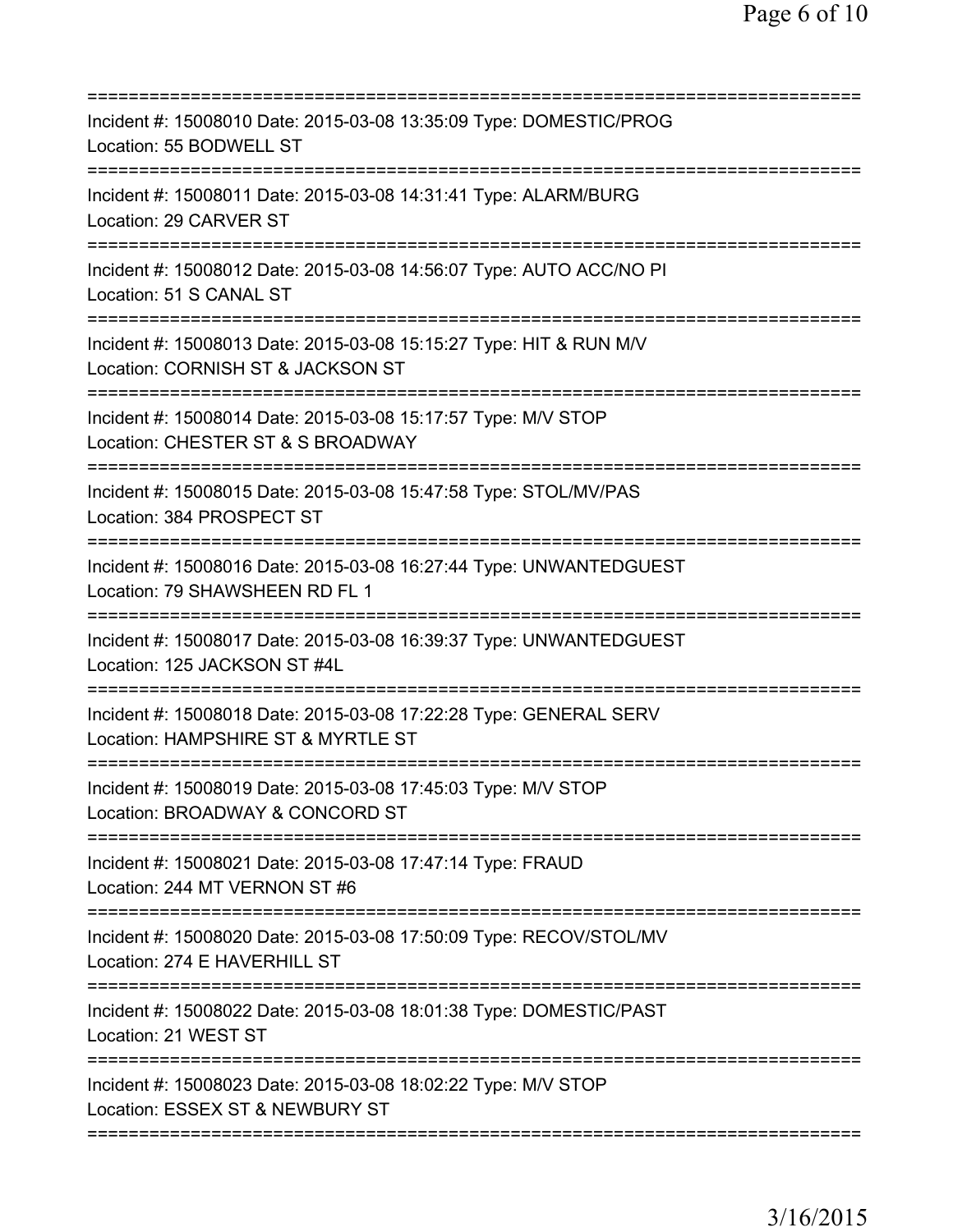| Incident #: 15008024 Date: 2015-03-08 18:04:32 Type: M/V STOP<br>Location: ESSEX ST & NEWBURY ST                     |
|----------------------------------------------------------------------------------------------------------------------|
| Incident #: 15008025 Date: 2015-03-08 18:07:30 Type: M/V STOP<br>Location: CENTRAL BRIDGE / 0 MERRIMACK ST           |
| Incident #: 15008026 Date: 2015-03-08 18:17:19 Type: M/V STOP<br>Location: S UNION ST & WINTHROP AV                  |
| :===================<br>Incident #: 15008027 Date: 2015-03-08 18:26:12 Type: SUS PERS/MV<br>Location: 20 DAISY ST    |
| -------------<br>Incident #: 15008028 Date: 2015-03-08 18:28:11 Type: M/V STOP<br>Location: HAVERHILL ST & OXFORD ST |
| Incident #: 15008029 Date: 2015-03-08 18:30:35 Type: M/V STOP<br>Location: 211 MERRIMACK ST                          |
| Incident #: 15008030 Date: 2015-03-08 18:32:56 Type: M/V STOP<br>Location: BROADWAY & MANCHESTER ST                  |
| Incident #: 15008032 Date: 2015-03-08 18:39:07 Type: SUS PERS/MV<br>Location: FISHER AUTO / 468 CANAL ST             |
| Incident #: 15008031 Date: 2015-03-08 18:39:15 Type: M/V STOP<br>Location: 415 BROADWAY                              |
| Incident #: 15008033 Date: 2015-03-08 18:40:10 Type: M/V STOP<br>Location: ESSEX ST & OXFORD ST                      |
| Incident #: 15008034 Date: 2015-03-08 18:46:44 Type: M/V STOP<br>Location: BROADWAY & HAVERHILL ST                   |
| Incident #: 15008035 Date: 2015-03-08 19:06:37 Type: UNWANTEDGUEST<br>Location: 132 BAILEY ST FL 3                   |
| Incident #: 15008036 Date: 2015-03-08 19:19:42 Type: M/V STOP<br>Location: 300 HOWARD ST                             |
| Incident #: 15008037 Date: 2015-03-08 19:22:27 Type: LOST PERSON<br>Location: 10 MT VERNON ST                        |
| Incident #: 15008038 Date: 2015-03-08 19:37:03 Type: ALARM/BURG                                                      |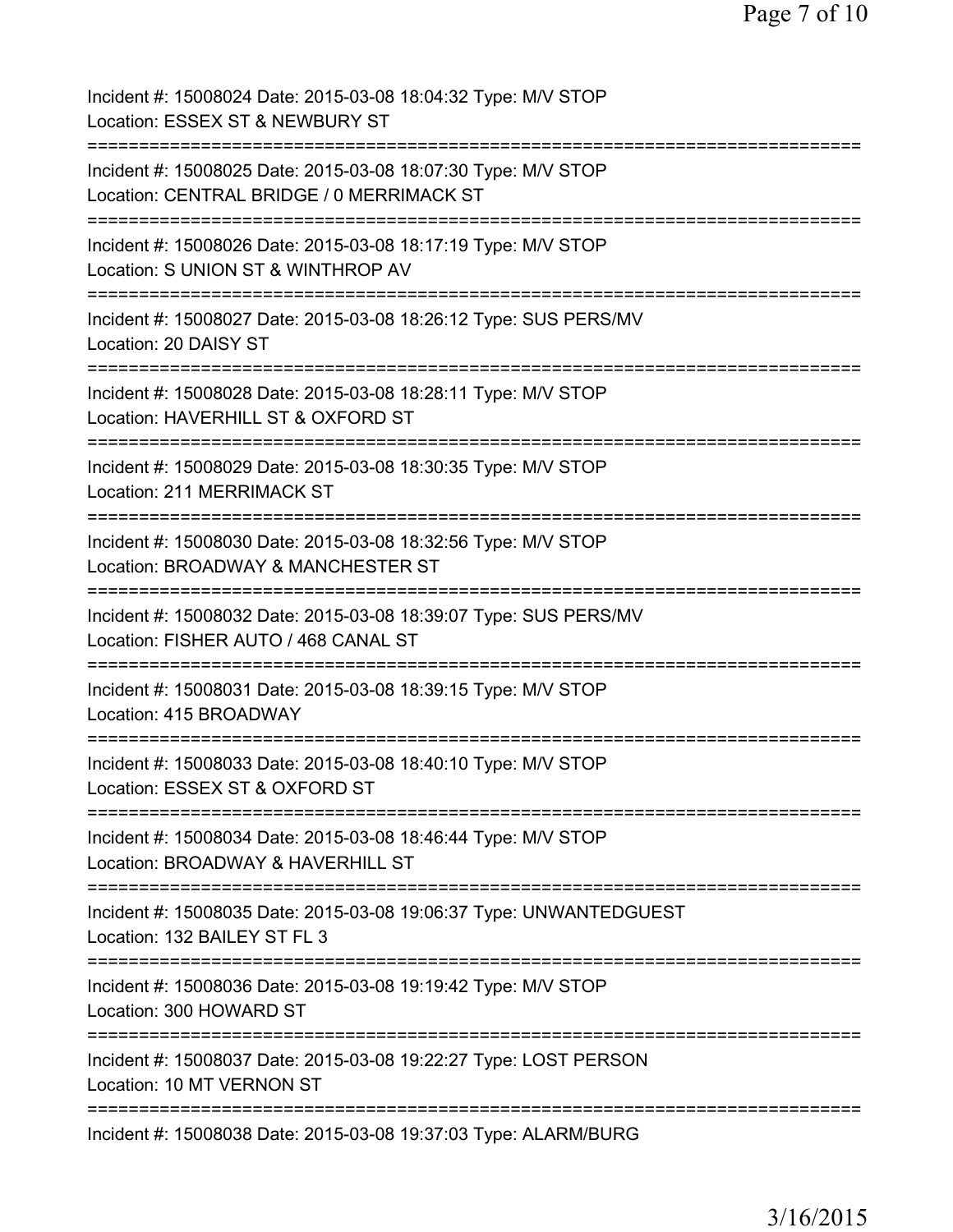| Location: CLASS INC / 1 PARKER ST                                                                                                             |
|-----------------------------------------------------------------------------------------------------------------------------------------------|
| Incident #: 15008039 Date: 2015-03-08 19:49:04 Type: SPECIAL CHECK<br>Location: FISHER AUTO / 468 CANAL ST<br>=============================== |
| Incident #: 15008040 Date: 2015-03-08 19:50:52 Type: M/V STOP<br>Location: BENNETT ST & MEDFORD ST<br>===============================         |
| Incident #: 15008041 Date: 2015-03-08 19:54:10 Type: MV/BLOCKING<br>Location: 34 WILLOW ST                                                    |
| Incident #: 15008042 Date: 2015-03-08 20:12:19 Type: DOMESTIC/PROG<br>Location: 132 BAILEY ST FL 3                                            |
| Incident #: 15008043 Date: 2015-03-08 20:15:08 Type: M/V STOP<br>Location: 409 ANDOVER ST                                                     |
| Incident #: 15008044 Date: 2015-03-08 20:16:13 Type: M/V STOP<br>Location: CROSS ST & FRANKLIN ST<br>===========================              |
| Incident #: 15008045 Date: 2015-03-08 20:20:16 Type: SUS PERS/MV<br>Location: 159 SARATOGA ST                                                 |
| Incident #: 15008046 Date: 2015-03-08 20:29:42 Type: MV/BLOCKING<br>Location: 16 PACKARD ST                                                   |
| Incident #: 15008047 Date: 2015-03-08 21:14:56 Type: M/V STOP<br>Location: 99 SPRINGFIELD ST                                                  |
| Incident #: 15008048 Date: 2015-03-08 21:46:00 Type: TOW OF M/V<br>Location: 2 STEARNS AV                                                     |
| Incident #: 15008049 Date: 2015-03-08 21:49:53 Type: M/V STOP<br>Location: 351 BROADWAY                                                       |
| Incident #: 15008050 Date: 2015-03-08 21:50:30 Type: M/V STOP<br>Location: ESSEX ST & FRANKLIN ST                                             |
| Incident #: 15008051 Date: 2015-03-08 21:51:12 Type: M/V STOP<br>Location: BROADWAY & COMMON ST                                               |
| Incident #: 15008052 Date: 2015-03-08 22:10:12 Type: M/V STOP<br>Location: SEVEN ELEVEN / 99 HAMPSHIRE ST                                     |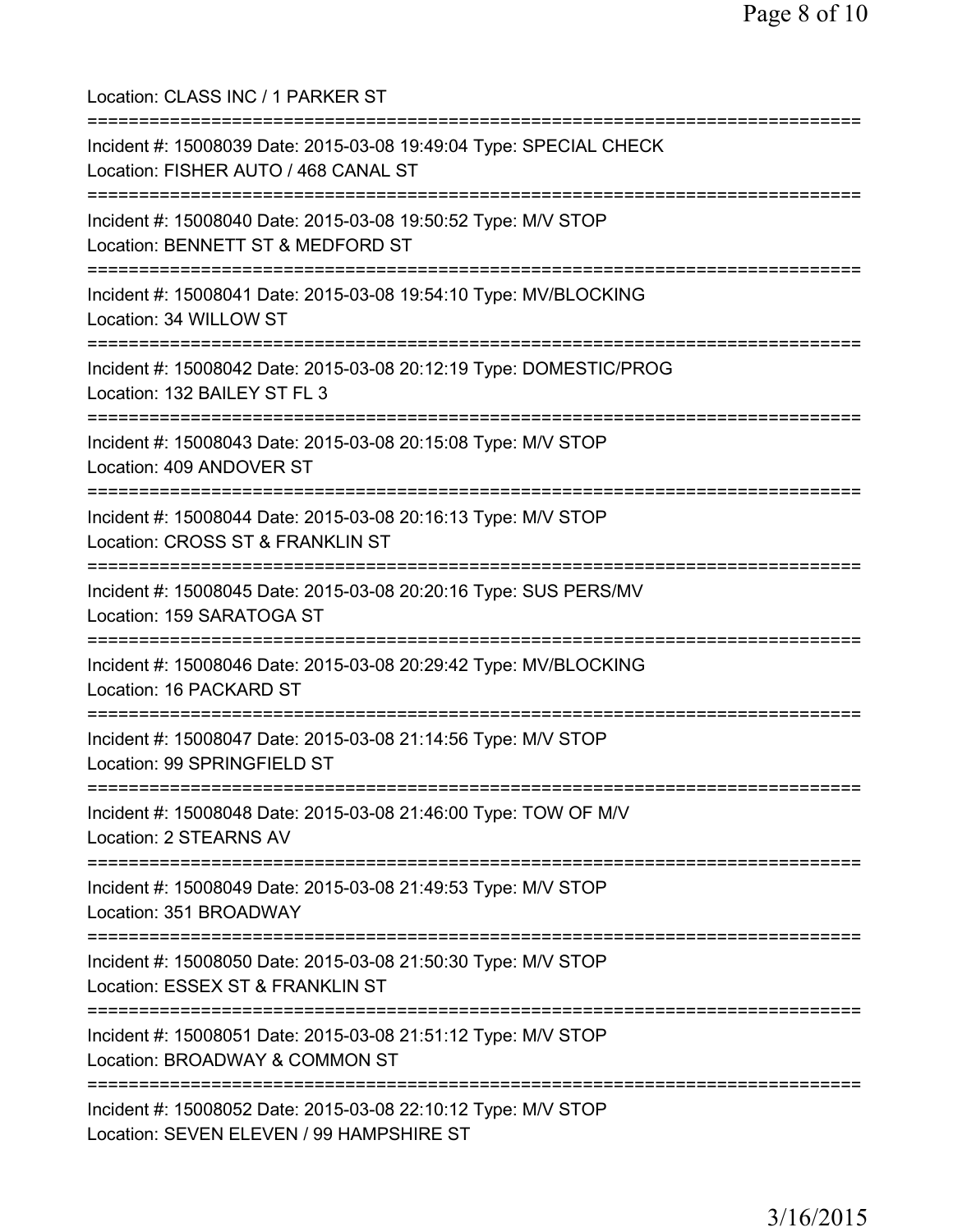| Incident #: 15008053 Date: 2015-03-08 22:15:56 Type: M/V STOP<br>Location: HAFFNER'S GAS STATION / 69 PARKER ST             |
|-----------------------------------------------------------------------------------------------------------------------------|
| Incident #: 15008054 Date: 2015-03-08 22:20:00 Type: M/V STOP<br>Location: BUTLER ST & MARGIN ST                            |
| Incident #: 15008055 Date: 2015-03-08 22:24:46 Type: M/V STOP<br>Location: ARLINGTON ST & HAMPSHIRE ST                      |
| Incident #: 15008056 Date: 2015-03-08 22:30:13 Type: M/V STOP<br>Location: HAMPSHIRE ST & LOWELL ST                         |
| Incident #: 15008057 Date: 2015-03-08 22:40:34 Type: M/V STOP<br>Location: 105 ESSEX ST                                     |
| Incident #: 15008058 Date: 2015-03-08 22:43:53 Type: M/V STOP<br>Location: 105 ESSEX ST                                     |
| Incident #: 15008059 Date: 2015-03-08 22:44:21 Type: M/V STOP<br>Location: MCDONALDS / 50 BROADWAY                          |
| Incident #: 15008060 Date: 2015-03-08 22:45:18 Type: EXTRA SURVEIL<br>Location: FISHER AUTO / null                          |
| ================================<br>Incident #: 15008061 Date: 2015-03-08 22:47:44 Type: M/V STOP<br>Location: 105 ESSEX ST |
| Incident #: 15008062 Date: 2015-03-08 22:53:15 Type: M/V STOP<br>Location: HAVERHILL ST & JACKSON ST                        |
| Incident #: 15008063 Date: 2015-03-08 22:55:04 Type: SUS PERS/MV<br>Location: 487 BROADWAY                                  |
| Incident #: 15008064 Date: 2015-03-08 23:01:12 Type: NEIGHBOR PROB<br>Location: 55 OSGOOD ST FL 2                           |
| Incident #: 15008065 Date: 2015-03-08 23:05:35 Type: M/V STOP<br>Location: HAVERHILL ST & WEST ST                           |
| Incident #: 15008066 Date: 2015-03-08 23:16:33 Type: THREATS<br>Location: 87 SUMMER ST #1 FL 1                              |
|                                                                                                                             |